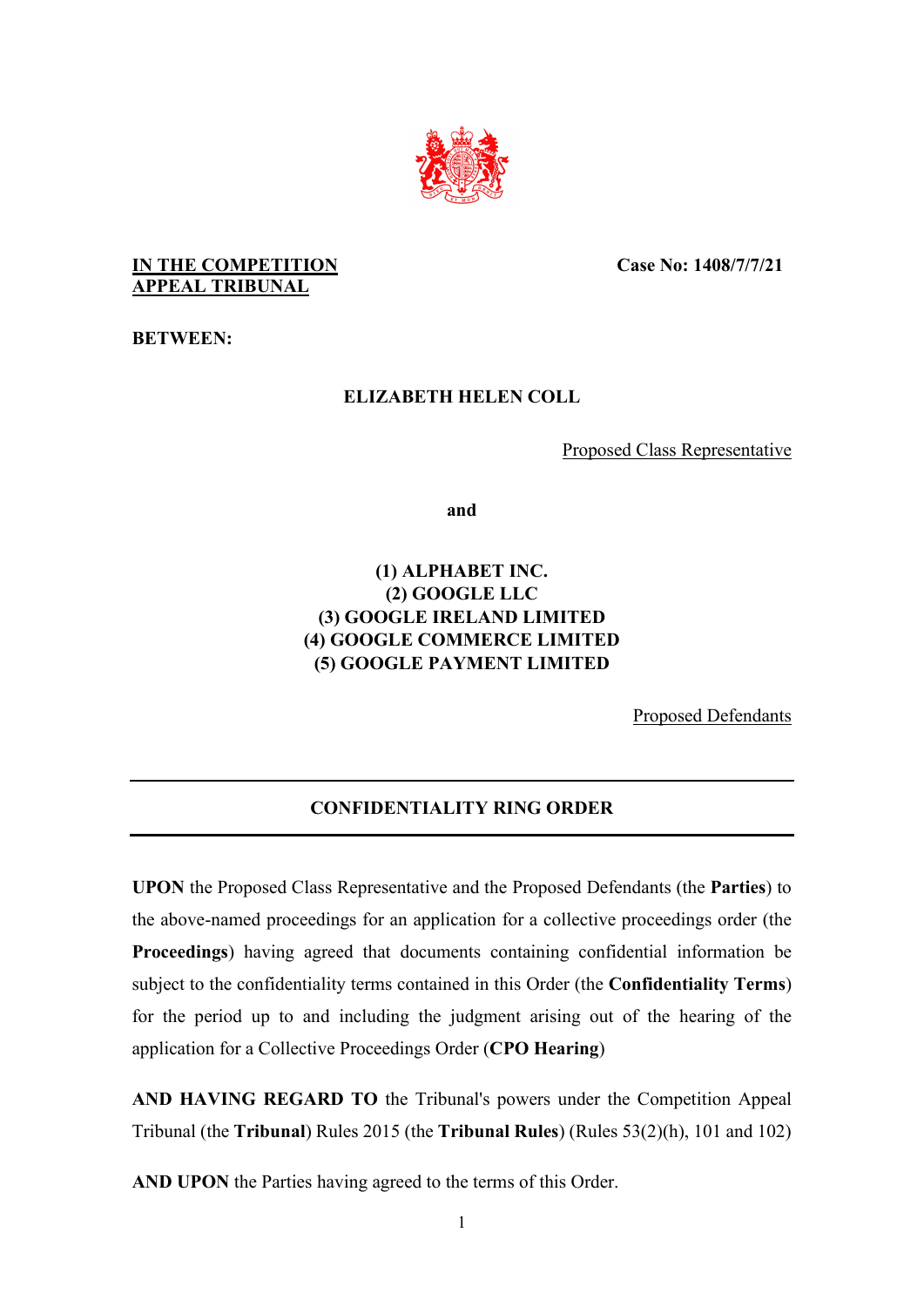### **IT IS ORDERED BY CONSENT THAT**:

### **1. DEFINITIONS**

1.1 For the purpose of these Confidentiality Terms:

#### 1.1.1 **Confidential Information** means:

- (a) documents provided by a Party, including any part of those documents and any information contained within those documents, cumulatively which:
	- (i) the Disclosing Party has disclosed prior to the CPO Hearing; and
	- (ii) the Disclosing Party or the Tribunal has designated as confidential in accordance with paragraph 2 below; and
	- (iii) has not subsequently been re-designated not confidential, either by consent or by order of the Tribunal; and
- (b) documents such as:
	- (i) working documents created by the receiving Party or its advisers or experts;
	- (ii) *inter-partes* correspondence;
	- (iii) documents filed at the Tribunal, such as pleadings, witness evidence, expert reports, skeleton arguments, applications and draft orders; and
	- (iv) transcripts prepared by a third party service provider,

which contain, reproduce, or reflect the content of the documents/information provided under paragraph 1.1.1(a); but

(c) the following documents/information will not be Confidential Information: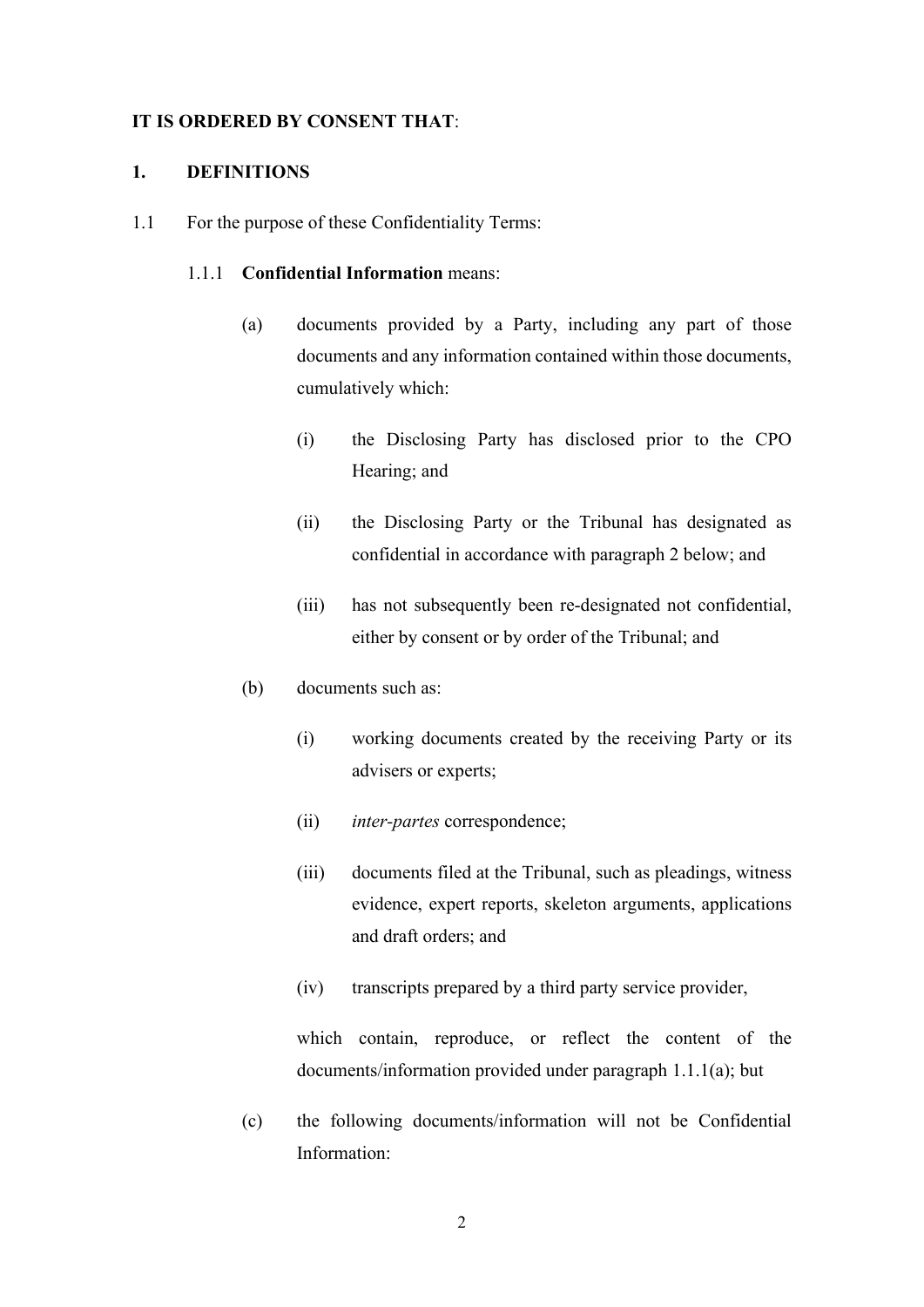- (i) redacted versions of the documents described at paragraph 1.1.1(b) if they have been redacted so that they no longer contain or refer to the content of the documents/information provided under paragraph 1.1.1(a); and
- (ii) documents that use Confidential Information (for example, to provide an aggregation of Confidential Information) but which (a) do not reveal the content of Confidential Information and (b) do not enable the content of Confidential Information to be revealed
- 1.1.2 **Disclosing Party** means the Party that disclosed a document or information in the Proceedings.
- 1.1.3 **Guide** means the Tribunal's 2015 Guide to Proceedings.
- 1.1.4 **Party** means the Proposed Class Representative or the Proposed Defendants.

## 1.1.5 **Permitted Persons** means:

- (a) those persons listed in Annex A (as amended from time to time pursuant to these Confidentiality Terms and/or by the Tribunal) that have provided a copy of their signed undertakings to all Party(ies) and the Tribunal in the form set out in Annex B;
- (b) necessary secretarial, business services or other support personnel, including for the avoidance of doubt internal providers of eDisclosure or litigation support services (not including trainee solicitors or paralegals), IT, reprographics staff and clerks, acting under the supervision and/or instructions of the persons identified at paragraph 1.1.5(a) for the purpose of the Proceedings, provided that such personnel have been informed of the confidential nature of the Confidential Information and the terms of Annex B;
- (c) the Tribunal and its personnel (and any appeal Court of competent jurisdiction and its personnel); and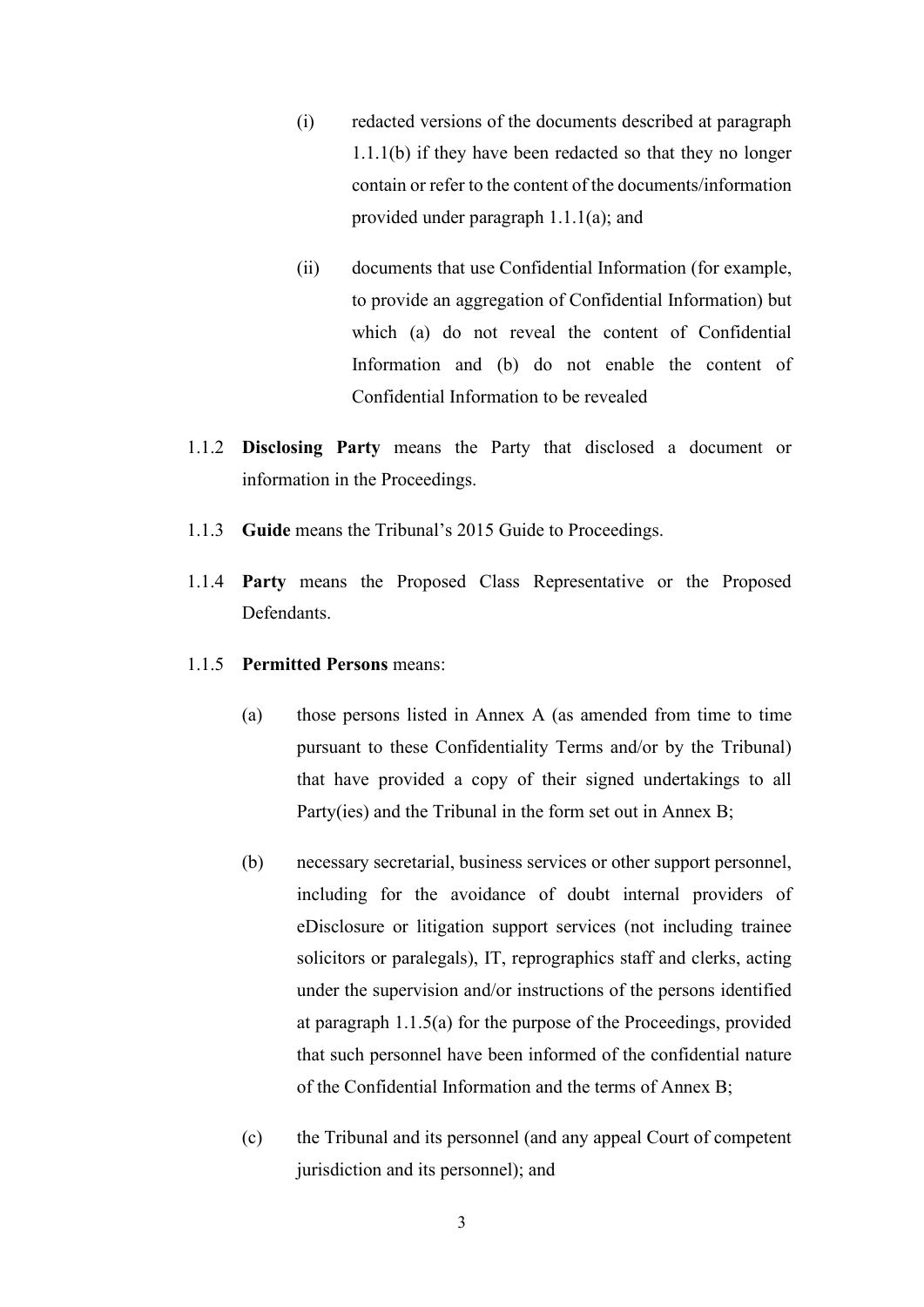- (d) any external eDisclosure or litigation support provider engaged by any Party for the purpose of the Proceedings to provide eDisclosure or similar services in support of those persons identified at paragraph 1.1.5(a) above, who may have access to the Confidential Information as a necessary consequence of the provision of the said services and whose identity is notified to the other Parties in writing at least two (2) working days in advance of the Confidential Information being provided to them, provided that such providers have been informed of the confidential nature of the Confidential Information and the terms of Annex B.
- 1.1.6 **Proposed Class Representative** means Elizabeth Helen Coll.
- 1.1.7 **Proposed Defendants** means Alphabet Inc., Google LLC, Google Ireland Limited, Google Commerce Limited and Google Payment Limited.
- 1.1.8 **Tribunal** means the Competition Appeal Tribunal.

### **2. CONFIDENTIAL INFORMATION**

- 2.1 Confidential Information provided in the context of the Proceedings is to be provided or made available solely to the Permitted Persons, to be held by them on the terms set out in Annex B of these Confidentiality Terms, subject to the following paragraphs of these Confidentiality Terms.
- 2.2 In accordance with paragraph 7.35 of the Guide Confidential Information is: (i) information the disclosure of which would be contrary to the public interest; (ii) commercial information, the disclosure of which could significantly harm the legitimate business interests of the person(s) or undertaking(s) to which it relates; and/or (iii) information relating to the private affairs of an individual, the disclosure of which could significantly harm that individual's interests.
- 2.3 Confidential Information shall exclude information which is already published or generally available to the public or becomes published or generally available to the public, other than through the act or omission of a receiving Party or a Permitted Person in breach of this Order, Rule 102 of the CAT Rules, or any other obligation owed to the other Party.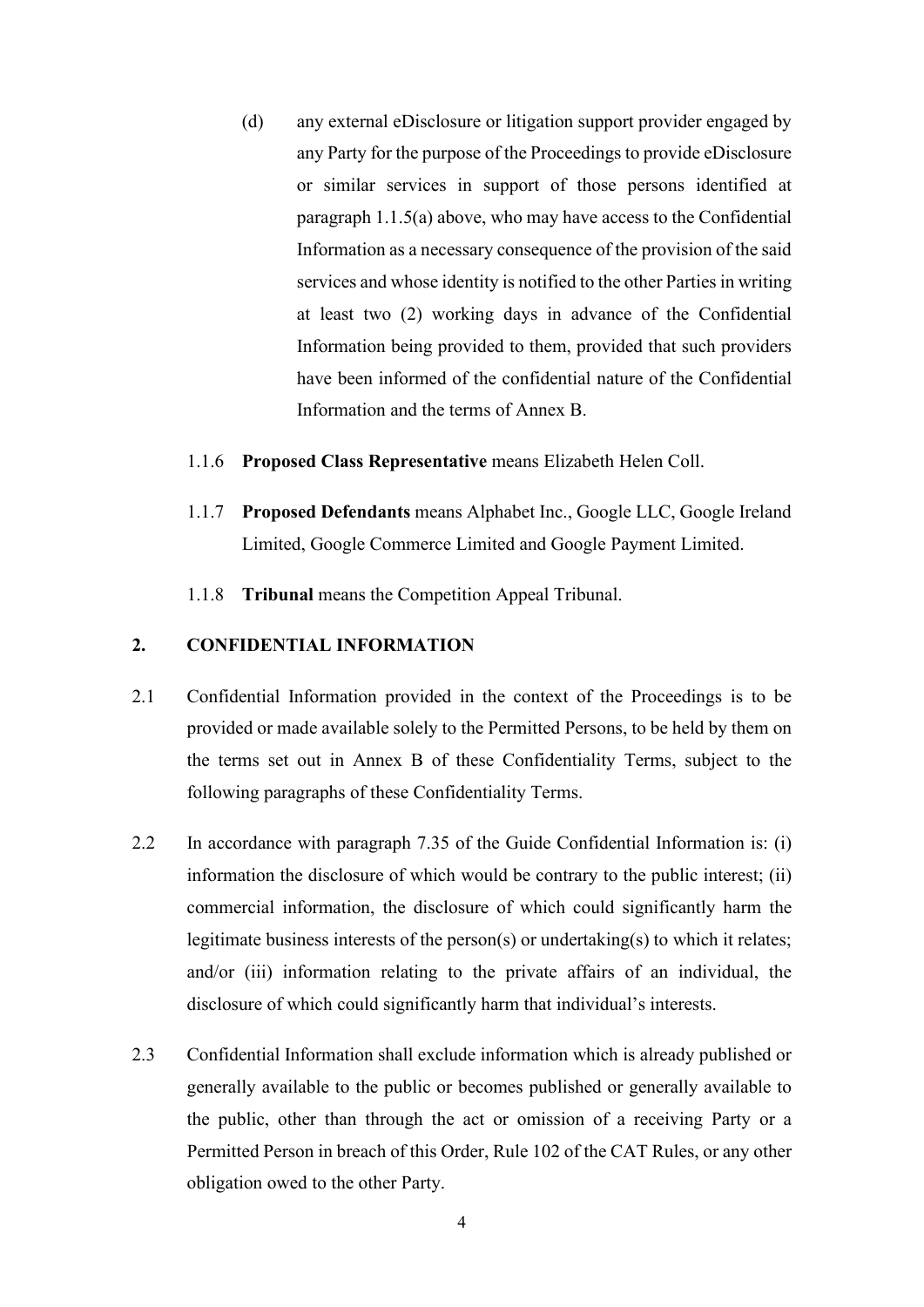### **3. DESIGNATION OF CONFIDENTIAL INFORMATION**

- 3.1 Any document containing Confidential Information shall be designated as such by the Party that introduces the document into the Proceedings. The following procedures shall apply:
	- 3.1.1 the Disclosing Party must notify the Receiving Party in writing (in compliance with paragraph 7.46 of the Guide) that it is disclosing a document containing Confidential Information;
	- 3.1.2 a designation of 'not confidential' means that the document does not contain Confidential Information. For the avoidance of doubt, in the event of a designation of not confidential, Rule 102 continues to apply (to the extent it would otherwise have applied);
	- 3.1.3 failure to provide a designation for a document at the time the document is disclosed means the document shall be deemed not to contain Confidential Information;
	- 3.1.4 a Party may alter the designation of a document/information to correct an incorrect designation by notice in writing to the receiving Party; and
	- 3.1.5 the designation of any document as containing Confidential Information by a Party may be challenged in accordance with paragraph 4 of these Confidentiality Terms.
- 3.2 Each Party shall be responsible for labelling and highlighting any Confidential Information in documents disclosed by them in the following ways:
	- 3.2.1 Any bundle index will state which documents contain Confidential Information and identify the Party to which the Confidential Information relates.
	- 3.2.2 The specific text in a document that is Confidential Information will be highlighted.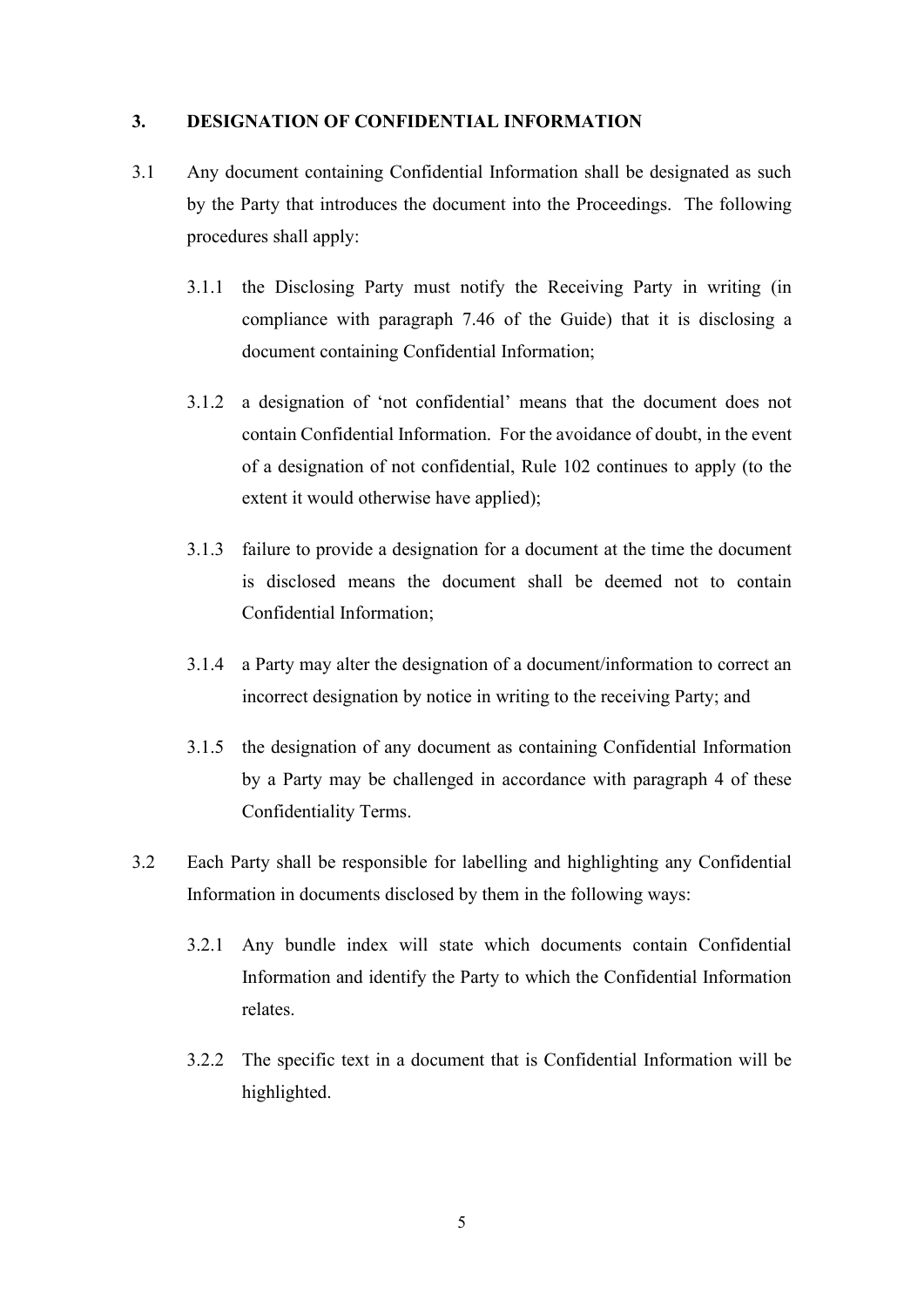### **4. CHALLENGE TO CONFIDENTIAL DESIGNATION**

- 4.1 The designation of Confidential Information by a Party may be challenged in accordance with the terms below:
	- 4.1.1 If a Party wishes to challenge the designation of Confidential Information, that Party shall write to the Disclosing Party specifying:
		- (a) the relevant document/information concerned;
		- (b) the designation the requesting Party considers to be appropriate; and
		- (c) why it is reasonable and necessary for the designation of the document/information to be altered.
	- 4.1.2 In the event that a challenge is made, the Disclosing Party may consent in writing to alter the designation of any documents(s)/information, such consent not to be unreasonably withheld. Any response shall be given as soon as reasonably possible and in any event within seven (7) working days of receipt of the written request referred to in paragraph 4.1.1.
	- 4.1.3 If the Party challenging confidentiality wishes to maintain its challenge following receipt of the Disclosing Party's response pursuant to paragraph 4.1.2, it may apply to the Tribunal for determination of whether or not the document (or parts of it) qualifies as Confidential Information. Prior written notice of that application must be given to the other Party. Save for where there are exceptional reasons that justify a hearing, applications under this paragraph 4.1.3 are to be dealt with on paper. For the avoidance of doubt, the initial confidentiality designation of the document(s) in question shall remain at their initial designation until the Tribunal makes its determination.
- 4.2 The deadlines in this paragraph 4 may be extended by agreement between the Parties. Consent to a request for an extension shall not be unreasonably withheld.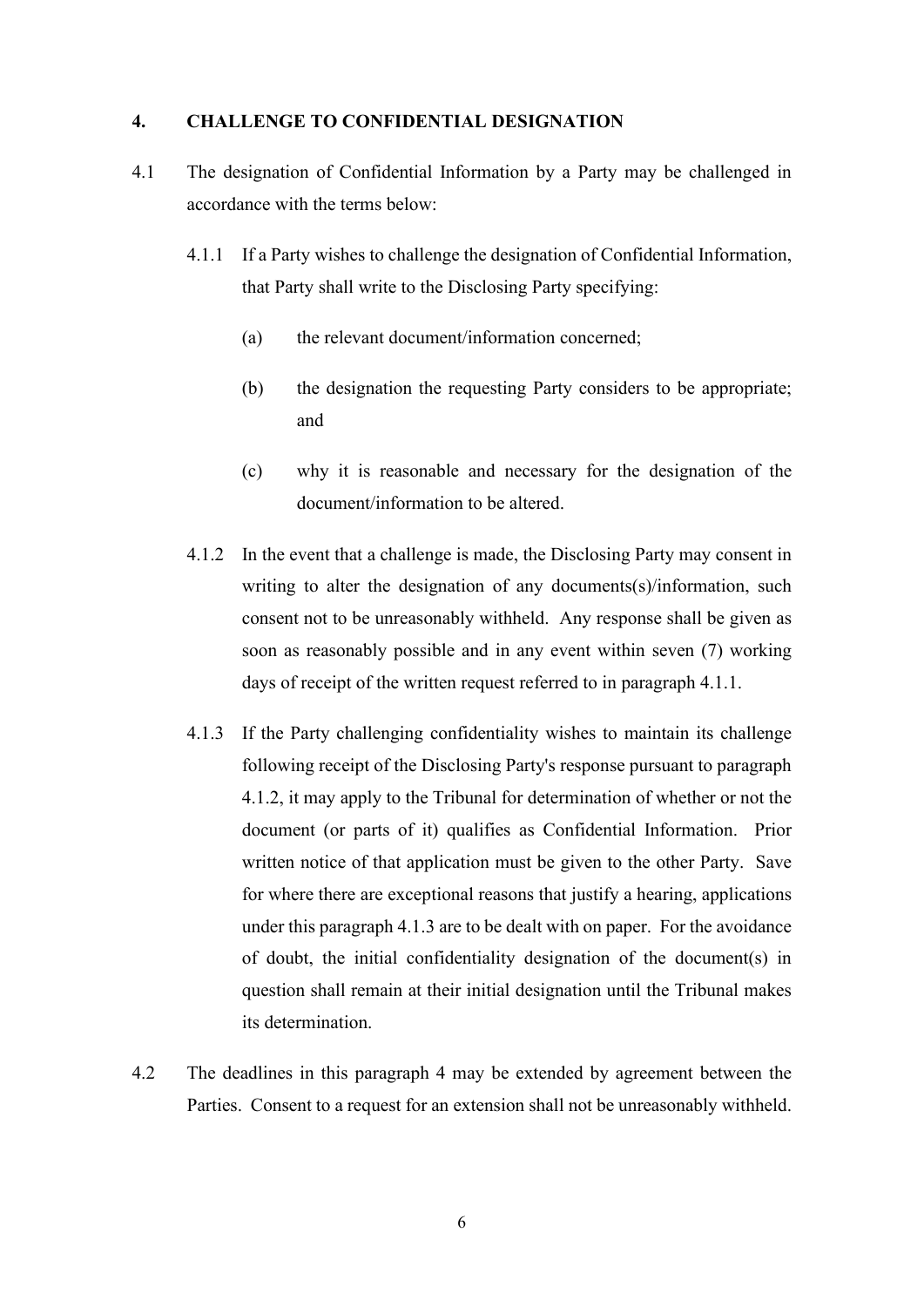### **5. DISCLOSURE AND INSPECTION OF CONFIDENTIAL INFORMATION**

- 5.1 Disclosure and inspection of any document containing Confidential Information shall be restricted to the Permitted Persons on the basis that:
	- 5.1.1 the recipient Permitted Person holds the Confidential Information on the terms set out in Annex B;
	- 5.1.2 any such Confidential Information will be treated by the Permitted Person as confidential and will be used solely for the purpose of the proper conduct of the Proceedings; and
	- 5.1.3 no such Permitted Person will, save as expressly provided for by the Confidentiality Terms, discuss, disclose, copy, reproduce or distribute any Confidential Information.
- 5.2 Provided it is for the purpose of the proper conduct of the Proceedings, nothing in these Confidentiality Terms shall prohibit any Permitted Person from:
	- 5.2.1 making notes or copies of, or preparing reports, submissions or other documents concerning, containing or reflecting any Confidential Information (which notes, copies, reports, submissions or other documents would themselves be Confidential Information); and
	- 5.2.2 disclosing any Confidential Information to any other person who is a Permitted Person provided that no Confidential Information shall be directly or indirectly disclosed beyond Permitted Persons.
- 5.3 During any hearing in the Proceedings, each Party wishing to refer to Confidential Information shall be responsible for indicating to the Tribunal that the document contains Confidential Information.
- 5.4 In the event of any disclosure of Confidential Information other than as authorised by these Confidentiality Terms (including any unintentional or inadvertent disclosure):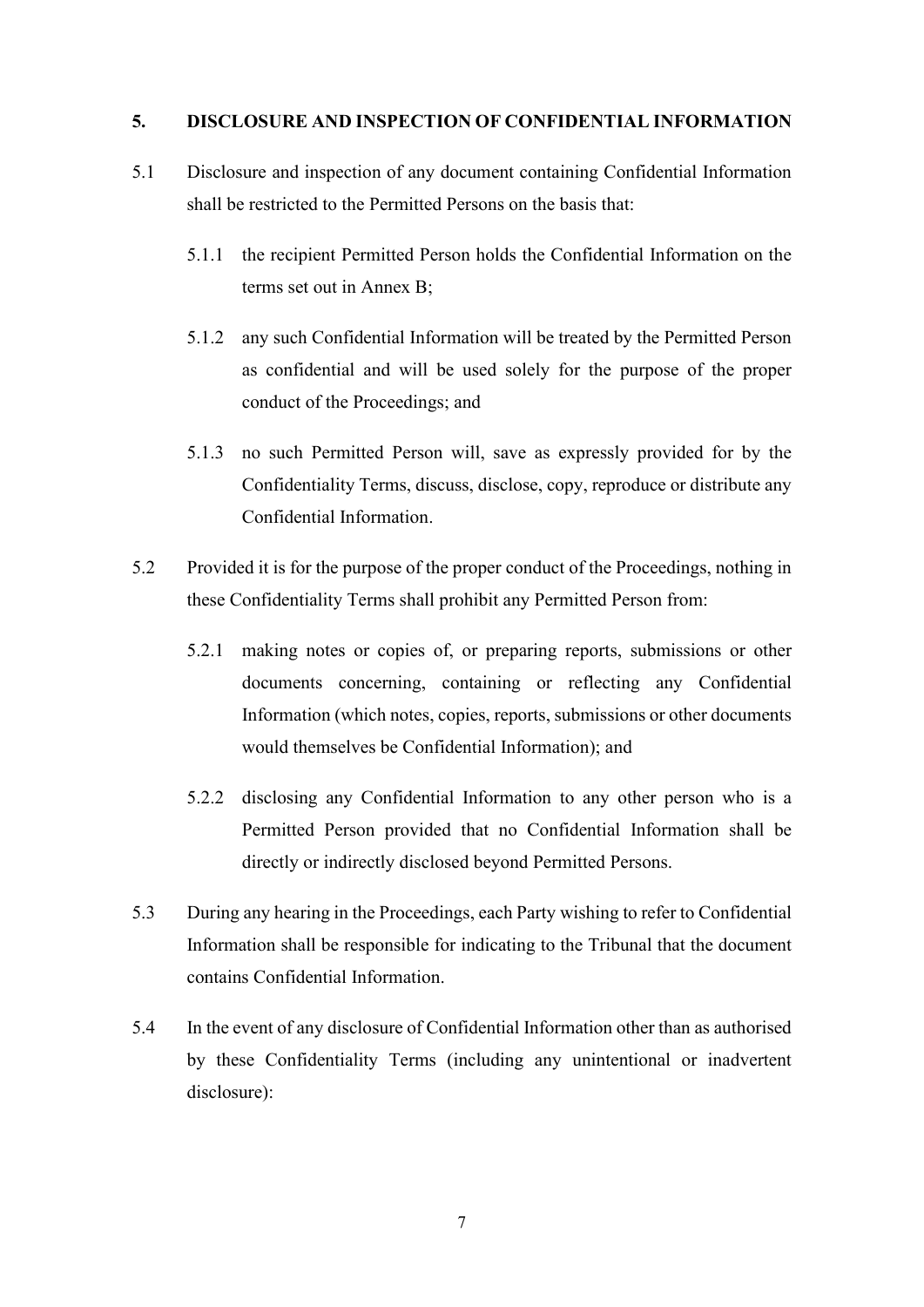- 5.4.1 solicitors representing the improperly disclosing Party shall immediately notify the improper recipient(s) and the solicitors for the Party which provided the Confidential Information;
- 5.4.2 the improperly disclosing Party shall use all reasonable endeavours to further prevent unauthorised disclosure including retrieving all copies of the Confidential Information from the improper recipient(s); and
- 5.4.3 the improperly disclosing Party shall use all reasonable endeavours to secure the agreement of the improper recipient(s) not to further disseminate the Confidential Information in any form.
- 5.5 Nothing in these Confidentiality Terms shall prevent or prohibit a receiving Party from disclosing Confidential Information to a person who is not a Permitted Person and/or referring to such documents or information in open Tribunal insofar as any such disclosure has been authorised in writing by the Disclosing Party, and/or taking any action which is required by applicable law or by a court of competent jurisdiction. In these circumstances, a receiving Party may produce such Confidential Information but shall take all reasonable measures to ensure the Confidential Information is treated in accordance with these Confidentiality Terms.

### **6. ADDITION OR REMOVAL OF PERMITTED PERSONS**

- 6.1 A Party seeking to designate an additional person as a Permitted Person must:
	- 6.1.1 seek permission in writing from the other Party(ies) for the additional person to be designated as a Permitted Person; and
	- 6.1.2 provide details of that person's name, role, and an explanation of why their designation as a Permitted Person is reasonable and necessary.
- 6.2 Each Party, other than the requesting Party, shall confirm within three (3) clear working days of receipt of the written request referred to in paragraph 6.1 whether they consent to the additional person being designated as a Permitted Person. Such consent shall not be unreasonably withheld.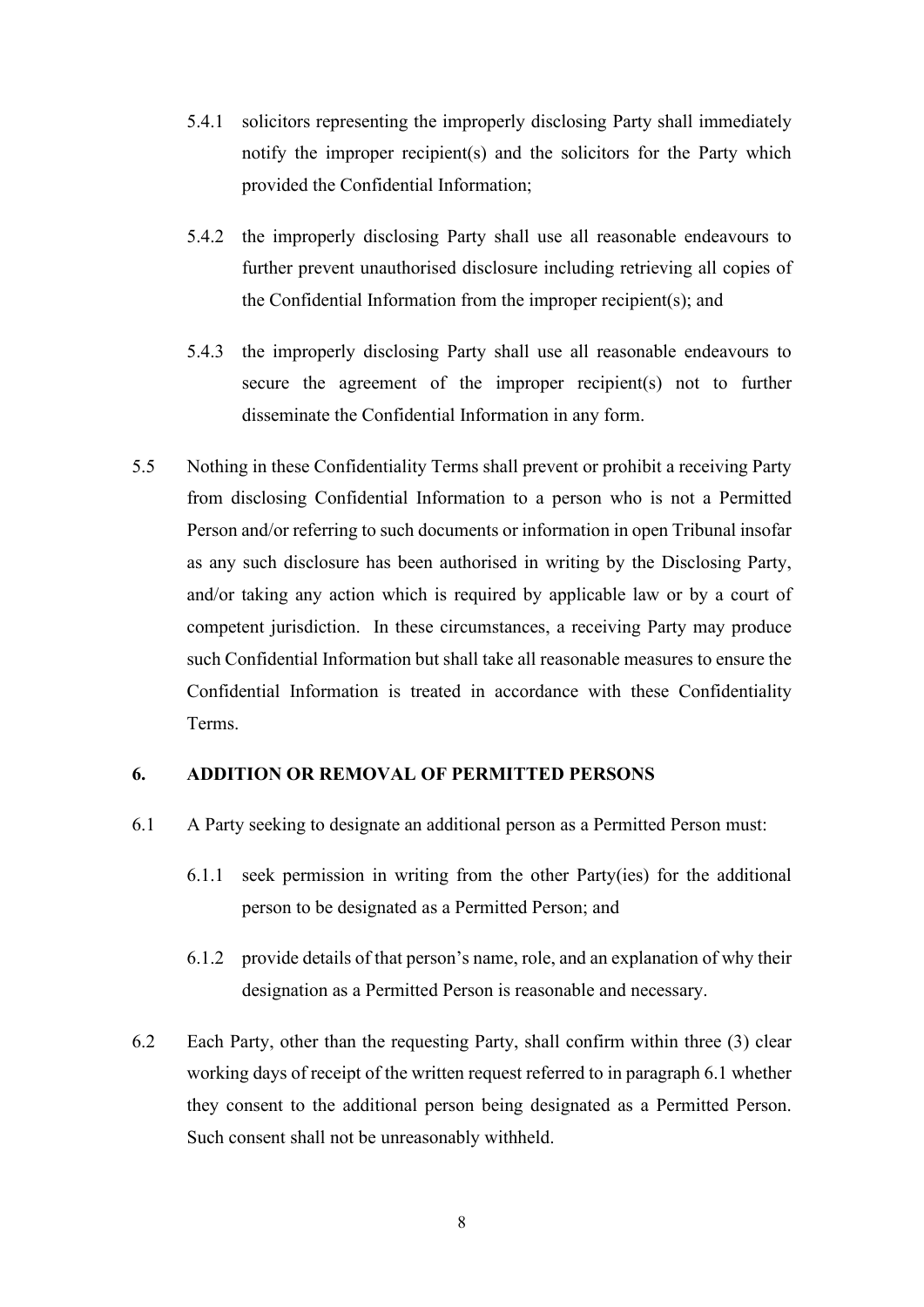- 6.3 If a Party does not consent under paragraph 6.2 to the person being designated a Permitted Person, then that Party must provide written reasons for why permission is refused within three (3) clear working days of receipt of the written request referred to in paragraph 6.1.
- 6.4 If express consent under paragraph 6.2 is given by the Party receiving the request, or no Party raises an objection in accordance with paragraph 6.3 above within three (3) clear working days of receipt of the written request, the additional person shall be required to sign the undertakings at Annex B and provide a copy of the signed undertakings to the Party(ies) and the Tribunal. They will then be designated as a Permitted Person.
- 6.5 If there are any disputes which cannot be resolved by the Parties, the Party seeking to include the additional person may apply to the Tribunal, provided written notice of such application is given to the other Party. The additional person will become a Permitted Person if the Tribunal so orders.
- 6.6 If a Party wishes to remove a person as a Permitted Person, that Party shall notify the other Party. The Party must also comply with paragraph 7 (subject to paragraphs 7.2 and 7.3) by requiring the person to be removed to immediately destroy (insofar as technologically feasible) or make inaccessible all Confidential Information in their possession. For the avoidance of doubt, a Party may only remove a Permitted Person from their own Party.
- 6.7 Annex A reflects the current list of individuals who are Permitted Persons and who have signed the Annex B Undertakings and provided a copy to all Party(ies) and the Tribunal in accordance with this paragraph.
- 6.8 The Party(ies) shall keep Annex A updated, and shall provide it to the Tribunal on its request. For the avoidance of doubt, there is no requirement to amend this Order when updating the Permitted Persons listed in Annex A.

## **7. COPIES OF CONFIDENTIAL INFORMATION**

7.1 The production of further copies of the Confidential Information shall be strictly limited to those required by the Permitted Persons to whom they are disclosed.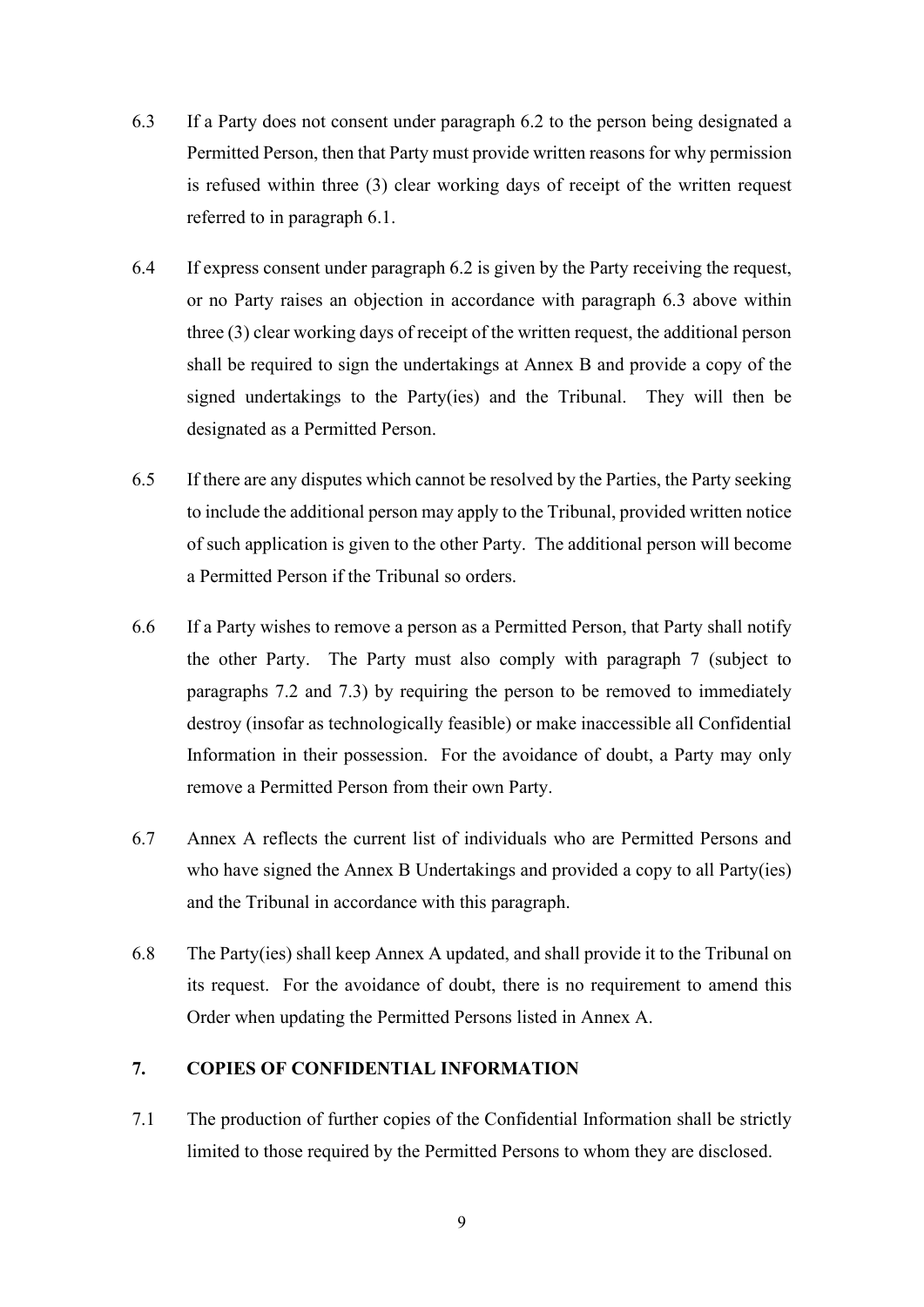- 7.2 Subject to the exceptions in paragraph 7.3 below, each Party and Permitted Person must destroy copies of all documents containing Confidential Information provided pursuant to these Confidentiality Terms (in both hard and soft copy) (insofar as technologically feasible) or make them inaccessible at the conclusion of the Proceedings, or when that Party or Permitted Person ceases to be involved in the Proceedings. At such time, that Party shall notify its Permitted Persons that they must destroy (insofar as technologically feasible) or make inaccessible all Confidential Information in their possession. Each Party shall notify the other Party within a reasonable time that the Confidential Information has been destroyed (insofar as technologically feasible) or made inaccessible (as appropriate).
- 7.3 The obligation in paragraph 7.2 above is subject to the following exceptions:
	- 7.3.1 paragraph 7.2 does not apply to solicitors' or counsel's notes subject to continued compliance with all other Confidentiality Terms;
	- 7.3.2 paragraph 7.2 does not create an obligation to search for transitory or deeply stored soft copies of Confidential Information which may exist but which cannot be recovered without special measures, provided that such documents and/or information will be promptly deleted in the event of the restoration of such copies;
	- 7.3.3 paragraph 7.2 does not apply to Party's copies of pleadings, evidence, skeleton arguments, transcripts, applications, draft orders, correspondence referred to at trial or in a hearing or submitted in the Proceedings as well as lawyer work product referring to Confidential Information, subject to continued compliance with the terms of this Order in respect of the Confidential Information contained within such documents; and
	- 7.3.4 paragraph 7.2 does not apply to a Party in respect of the Confidential Information it provided.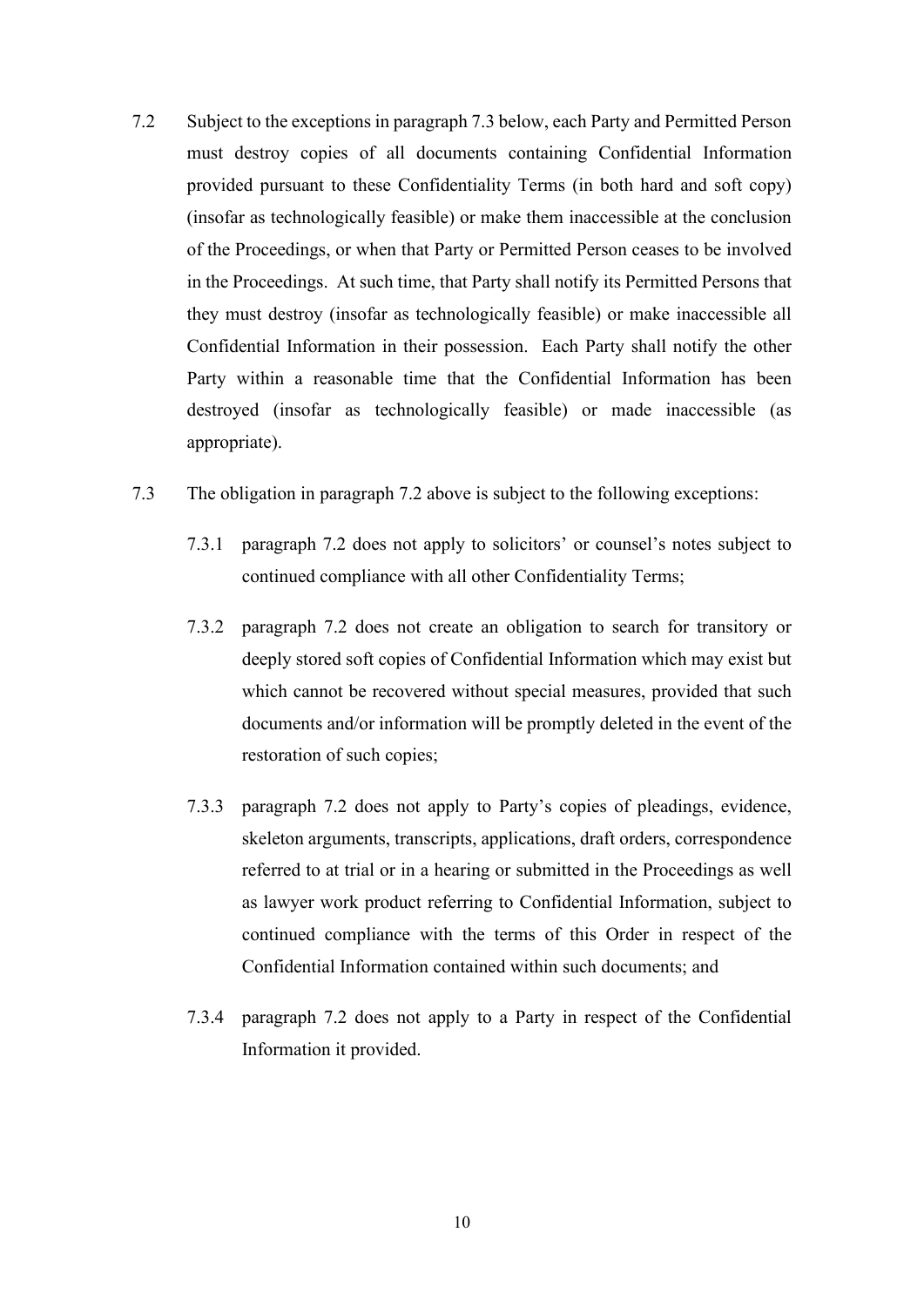### **8. NOTICES**

- 8.1 Any notice, consent or objection to be given under or in connection with these Confidentiality Terms (each **Notice** for the purposes of this paragraph) shall be in writing.
- 8.2 Service of a Notice must be effected by email.
- 8.3 Notices shall be addressed as follows:
	- 8.3.1 Notices for the Proposed Class Representative shall be marked for the attention of Hausfeld & Co LLP and sent to:

Email addresses: lstreatfeild@hausfeld.com, lhannah@hausfeld.com, sedwards@hausfeld.com, kgwilliam@hausfeld.com, astellardi@hausfeld.com

Reference: L0357.0003

8.3.2 Notices for the Proposed Defendants shall be marked for the attention of Reynolds Porter Chamberlain LLP and sent to:

| Email addresses: | lambros.kilaniotis@rpc.co.uk,  |
|------------------|--------------------------------|
|                  | david.cran@rpc.co.uk,          |
|                  | sarah.mountain $@$ rpc.co.uk,  |
|                  | leonia.chesterfield@rpc.co.uk, |
|                  | thomas.mccall@rpc.co.uk        |

Reference: LK01/DMC/GOO75.48

## **9. GENERAL PROVISIONS**

- 9.1 The Confidentiality Terms are intended to apply unless or until superseded by a subsequent order of the Tribunal.
- 9.2 In respect of Confidential Information, subject to any order of the Tribunal, the obligations contained in the undertakings provided pursuant to this Order and Rule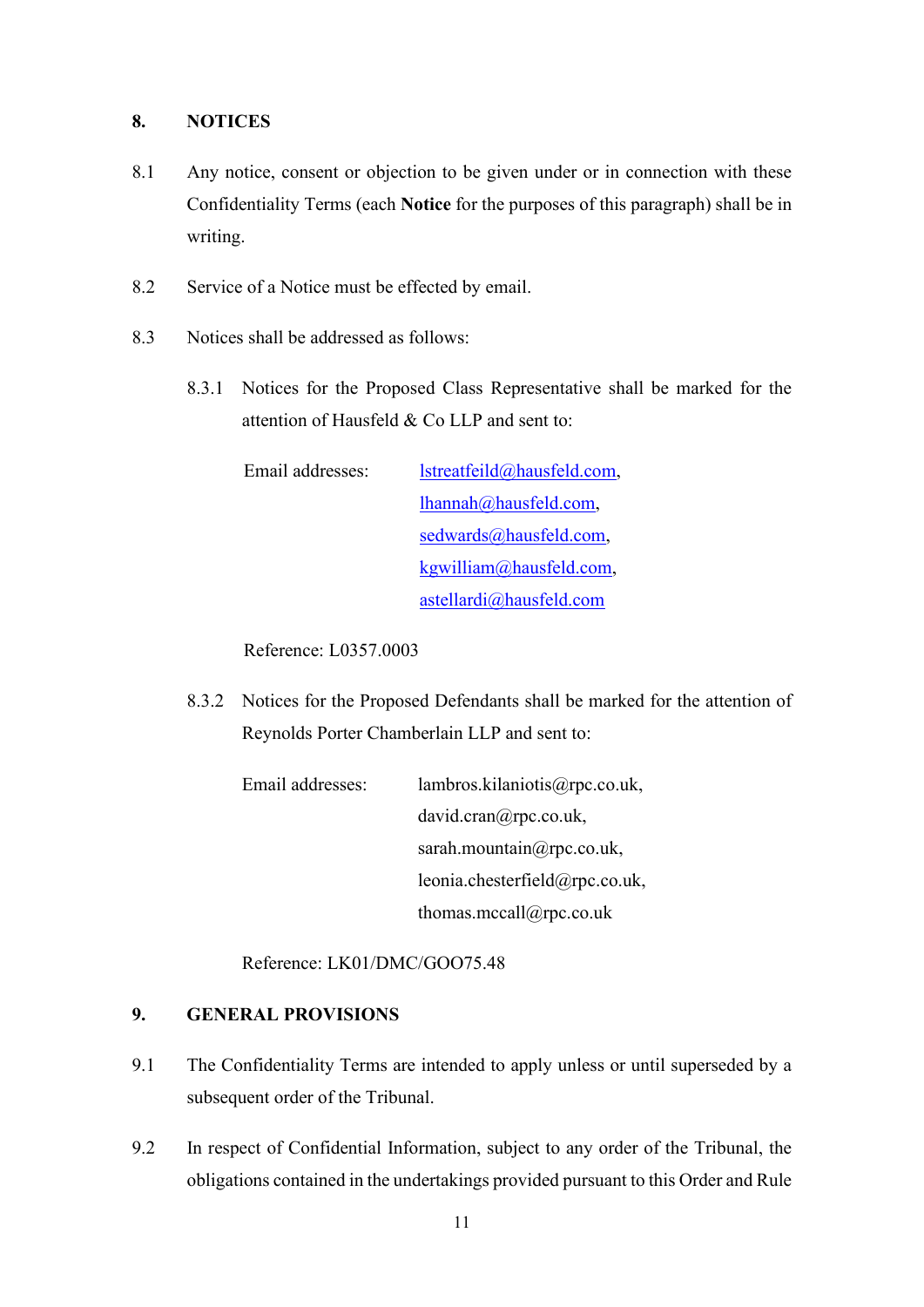102 of the CAT Rules shall continue to apply following termination of the Proceedings, and each of the Parties shall continue to treat Confidential Information in accordance with this Order unless the other Party consents or until they have confirmed to the other Party that all Confidential Information held by it or on its behalf has been destroyed.

- 9.3 In the event of any anticipated or actual breach of these Confidentiality Terms, any Party may seek to enforce the Confidentiality Terms.
- 9.4 These Confidentiality Terms and any Undertakings given in relation to them are governed by and shall be construed in accordance with English law and each Party hereby irrevocably submits to the exclusive jurisdiction of the Courts of England and Wales.
- 9.5 Nothing in these Confidentiality Terms or the Annexes to these Terms shall prevent or prohibit any Permitted Persons (as may be extended from time to time) from acting in other proceedings, subject to the ongoing compliance with this Order, the undertakings given pursuant to it, Rule 102 of the CAT Rules, and any applicable professional obligations.
- 9.6 There shall be liberty to apply, if appropriate.
- 9.7 Costs in the case.

**Bridget Lucas QC** Chairman of the Competition Appeal Tribunal

Made: 17 January 2022 Drawn: 18 January 2022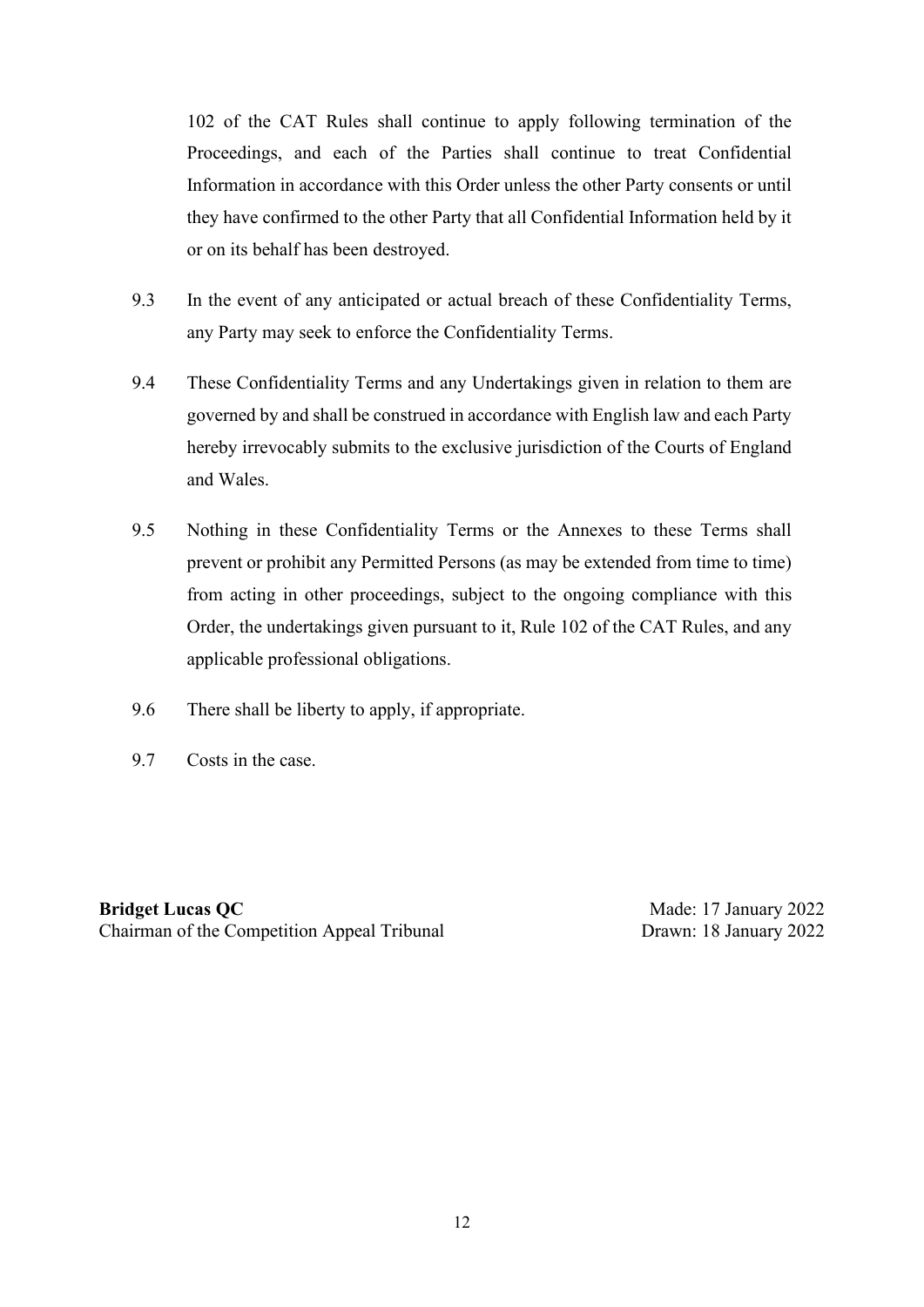## **ANNEX A**

## **The Proposed Class Representative's Permitted Persons**

### *The Proposed Class Representative*

• Elizabeth Helen Coll

## *Counsel*

- Mark Hoskins QC, Brick Court Chambers
- Jennifer MacLeod, Brick Court Chambers
- Matthew Kennedy, Brick Court Chambers
- Ronit Kreisberger QC, Monckton Chambers
- Michael Armitage, Monckton Chambers

## *Solicitors (Hausfeld & Co. LLP)*

- Lesley Hannah
- Luke Streatfeild
- Sofie Edwards
- Kio Gwilliam
- Anna Stellardi
- Alexandre Predal
- Ginevra Bicciolo
- Ben Evans
- Kornel Papciak

### *External economists (AlixPartners UK LLP)*

- Derek Holt
- Charlie Xie
- Mat Hughes
- Camelia O'Brien
- Nima Moshgbar
- Guillaume Aimard
- Paula Marco

### **The Proposed Defendants' Permitted Persons**

### *Officers, Directors & Employees (Google)*

• Zanna Iscenko

### *In-House Counsel (Google)*

- Ken Maikish
- Kate Shires

*Counsel*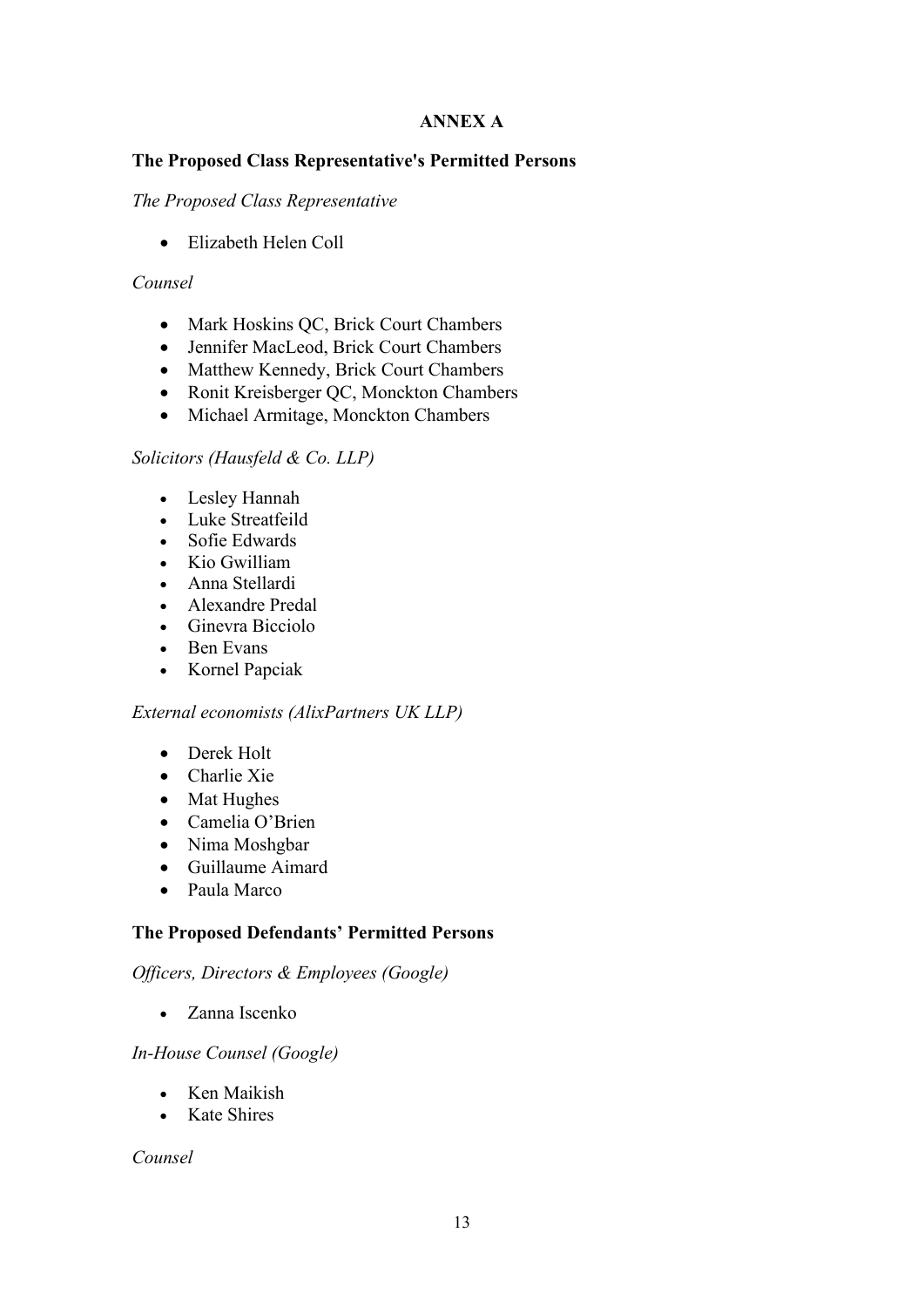- Josh Holmes QC, Monckton Chambers
- Jamie Carpenter QC, Hailsham Chambers
- Jack Williams, Monckton Chambers
- Ciar McAndrew, Monckton Chambers

#### *Solicitors (Reynolds Porter Chamberlain LLP)*

- David Cran
- Lambros Kilaniotis
- Leonia Chesterfield
- Sarah Mountain
- Sophie Tuson
- Samuel Coppard
- Thomas McCall
- Ellie Ward
- Harvey Briggs
- Courtney Brotherson
- Andy Hodgson

## *Solicitors (Gunnercooke LLP)*

• Alexander Waksman

## *External economists (Oxera)*

- Robin Noble
- Kimela Shah
- James May
- Andreea Antuca
- Tristan Byrne
- Lirio Barros
- Jose Sánchez-Ameijeiras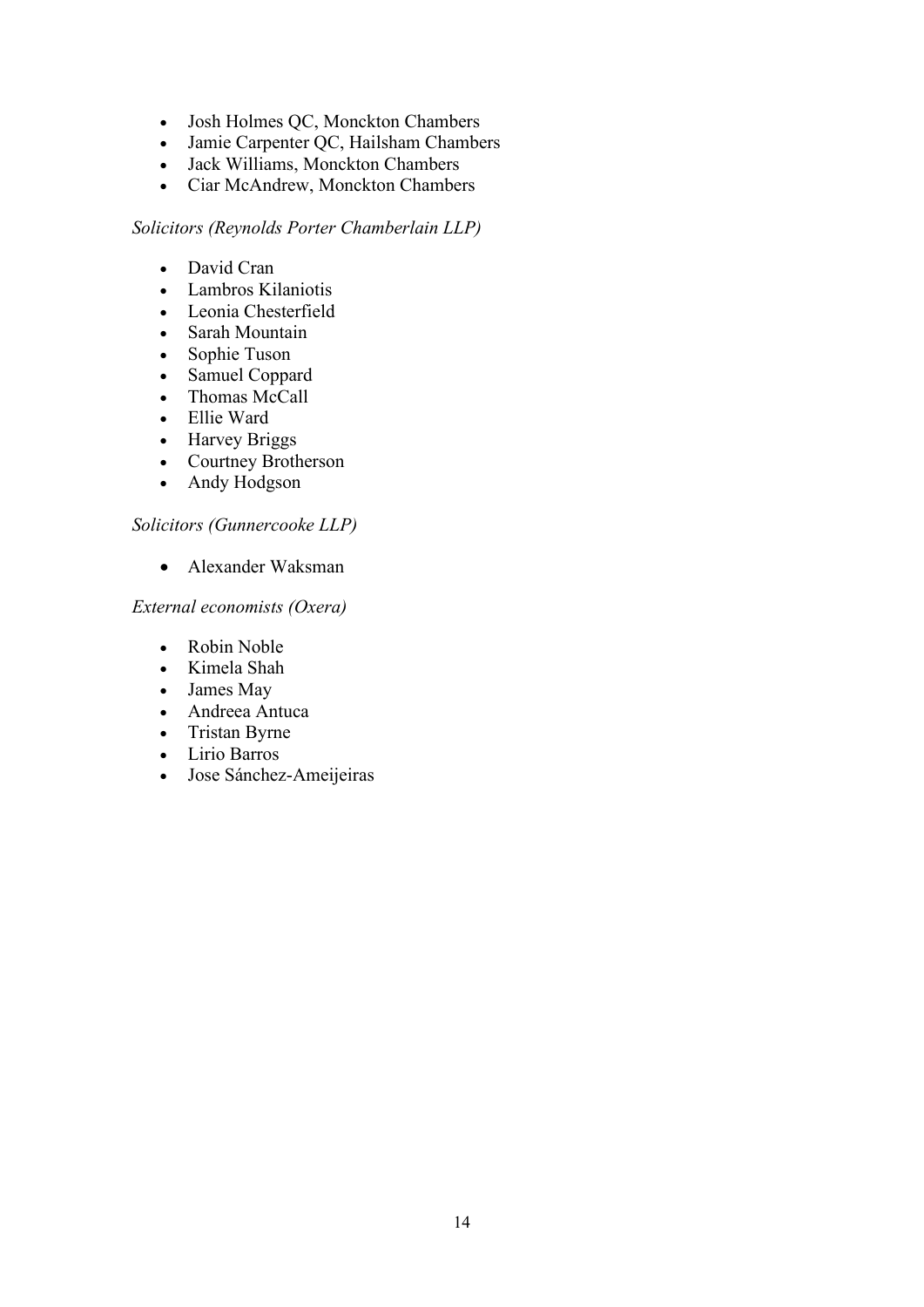## **ANNEX B**

In respect of any Confidential Information disclosed pursuant to this Order, each Permitted Person undertakes that they will comply with the following requirements to the extent applicable. The defined terms in this Order are used in this Annex.

I, [insert name], of [firm, company, or establishment] being [legal or other qualification] and regulated so far as my professional conduct is concerned [by regulatory body, if any] undertake to the Tribunal as follows:

- 1. I have read a copy of this Order and understand the implications of this Order, the provisions of the Confidentiality Terms, and the giving of these undertakings.
- 2. I will treat all Confidential Information made available to me for the purpose of the Proceedings as confidential and will use any such Confidential Information only for the purpose of the proper conduct of the Proceedings. My obligations in these undertakings shall apply equally to any documents or information which incorporate Confidential Information (or part thereof) or any information contained therein, as defined in paragraph 1.1.1 of the Confidentiality Terms.
- 3. Except as expressly contemplated by the Confidentiality Terms, I will not use, disclose, discuss, copy, reproduce or distribute any such Confidential Information to persons who are not Permitted Persons or authorise, enable or assist any person to do so.
- 4. Upon ceasing to be a Permitted Person, I will immediately destroy (insofar as technologically feasible) or make inaccessible all Confidential Information in my possession, in accordance with paragraphs 6.6 and 7.2-7.3 of the Confidentiality Terms.
- 5. I have read Rule 31.22 of the Civil Procedure Rules and Rules 101 and 102 of the Competition Appeal Tribunal Rules 2015 and am aware of and will comply with the obligations imposed by those Rules.
- 6. I will take all such steps as may be necessary or expedient on my part to comply with any request made under or pursuant to the Confidentiality Terms.
- 7. I will otherwise comply with the Confidentiality Terms and/or, as the case may be, take all steps within my power to ensure that the Confidentiality Terms are complied with, including by not disclosing Confidential Information to persons other than relevant Permitted Persons, or assisting or enabling any person to do so.
- 8. The documents containing any Confidential Information will remain in my custody or the custody of another Permitted Person at all times and will be held in a manner appropriate to the circumstances so as to prevent unauthorised access.
- 9. The production of further copies by me of the documents containing Confidential Information shall be limited to that reasonably required for the use of the Permitted Persons for the purposes of the Proceedings only and shall be held in accordance with these undertakings.